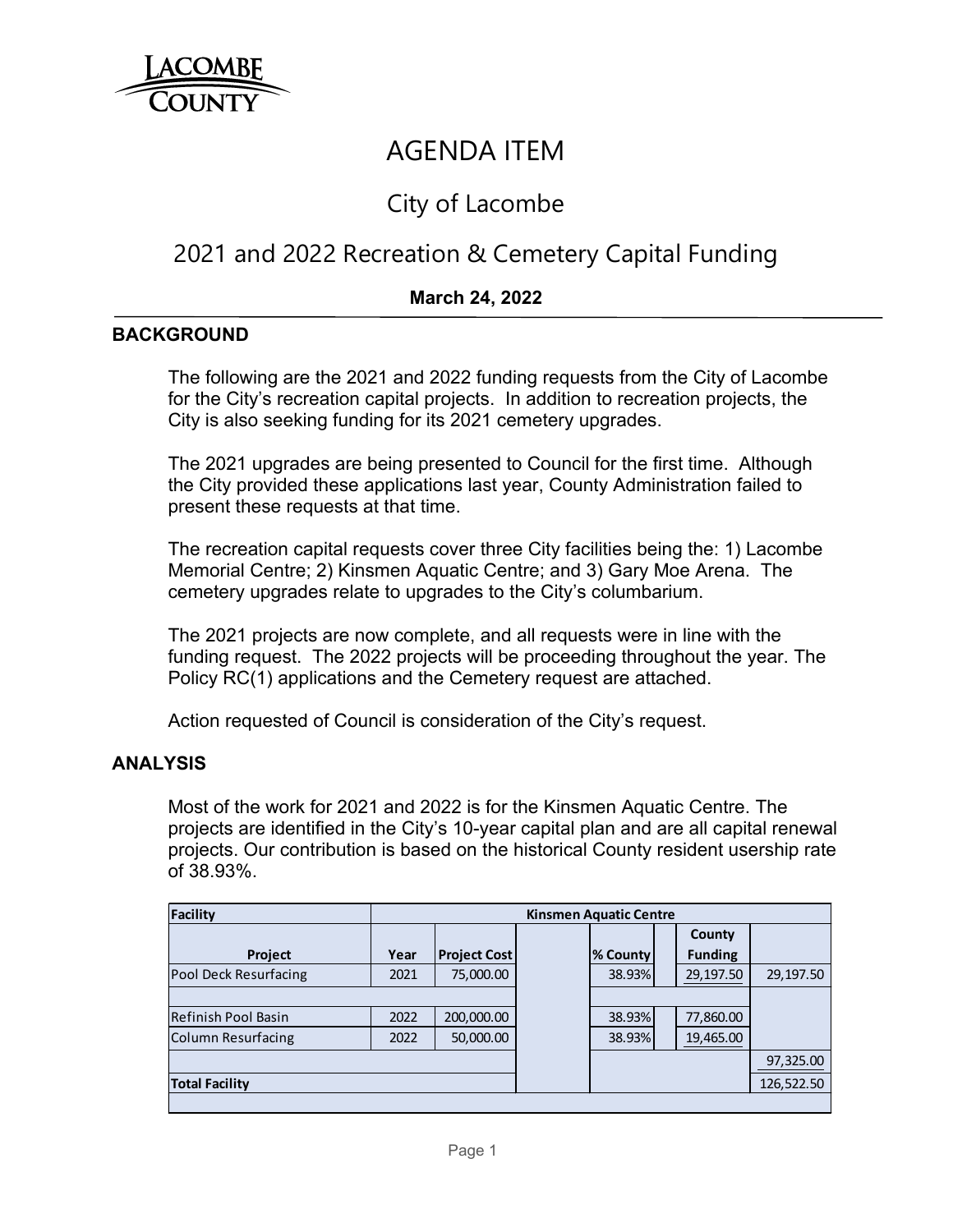

The capital work at the Arena is a combination of facility renewal or replacement (hot water tanks, floor scrubber, and compressors) and energy renewal projects (lighting and micro bubble remover). Our funding is based on historical County resident usership of 26.56% and is also based on the City receiving a climate change grant (which the City received).

| <b>Facility</b>                         | <b>Gary Moe Arena</b> |                     |                             |          |  |                |           |
|-----------------------------------------|-----------------------|---------------------|-----------------------------|----------|--|----------------|-----------|
|                                         |                       |                     | <b>Less</b><br><b>MCCAP</b> |          |  | <b>County</b>  |           |
| <b>Project</b>                          | Year                  | <b>Project Cost</b> | Grant                       | % County |  | <b>Funding</b> |           |
| Replace Hot Water Tank - Back           |                       |                     |                             |          |  |                |           |
| dressing room                           | 2021                  | 7,000.00            |                             | 26.56%   |  | 1,859.20       |           |
| <b>Replace Paking Lot Light Ballast</b> | 2021                  | 13,300.00           | 5,208.75                    | 26.56%   |  | 2,149.04       |           |
| <b>Upgrade Arena Lighting</b>           | 2021                  | 33,400.00           | 20,400.00                   | 26.56%   |  | 3,452.80       |           |
| Micro Bubble Remover                    | 2021                  | 40,500.00           | 29,816.25                   | 26.56%   |  | 2,837.60       |           |
|                                         |                       |                     |                             |          |  |                | 10,298.64 |
| <b>Dressing Room flooring</b>           |                       |                     |                             |          |  |                |           |
| replacement                             | 2022                  | 60,000.00           |                             | 26.56%   |  | 15,936.00      |           |
| <b>Floor Scrubber</b>                   | 2022                  | 9,000.00            |                             | 26.56%   |  | 2,390.40       |           |
| <b>Compressors</b>                      | 2022                  | 34,000.00           |                             | 26.56%   |  | 9,030.40       |           |
|                                         |                       |                     |                             |          |  |                | 27,356.80 |
| <b>Total Facility</b>                   |                       |                     |                             |          |  |                | 37,655.44 |

The Lacombe Memorial Centre projects will focus on sound and performance improvements. Funding is based on historical County resident usership of 7.6%.

| Facility                           | <b>Lacombe Memorial Centre</b> |                     |  |          |  |                |           |
|------------------------------------|--------------------------------|---------------------|--|----------|--|----------------|-----------|
|                                    |                                |                     |  |          |  | County         |           |
| <b>Project</b>                     | Year                           | <b>Project Cost</b> |  | % County |  | <b>Funding</b> |           |
| <b>Acoustic Tiling</b>             | 2022                           | 100,000.00          |  | 7.60%    |  | 7,600.00       |           |
| Audio/Visual Equipment             | 2022                           | 17,500.00           |  | 7.60%    |  | 1,330.00       |           |
| <b>Staging</b>                     | 2022                           | 15,000.00           |  | 7.60%    |  | 1,140.00       |           |
| <b>Heating &amp; Cooling Pumps</b> | 2022                           | 15,000.00           |  | 7.60%    |  | 1,140.00       |           |
| <b>Total Facility</b>              |                                |                     |  |          |  |                | 11,210.00 |
|                                    |                                |                     |  |          |  |                |           |

Total funding for recreation projects under the RC(1) grant program is \$175,388.

The City is also proposing to undertake the expansion of the columbarium at its cemetery by adding another column to increase the number of available niches.

Funding for cemetery capital is provided under AD(30) Financial Reserves Policy and provides up to 50% in matching funding. The County most recently provided funding under this policy for cemetery expansion in 2021 to the Village of Alix for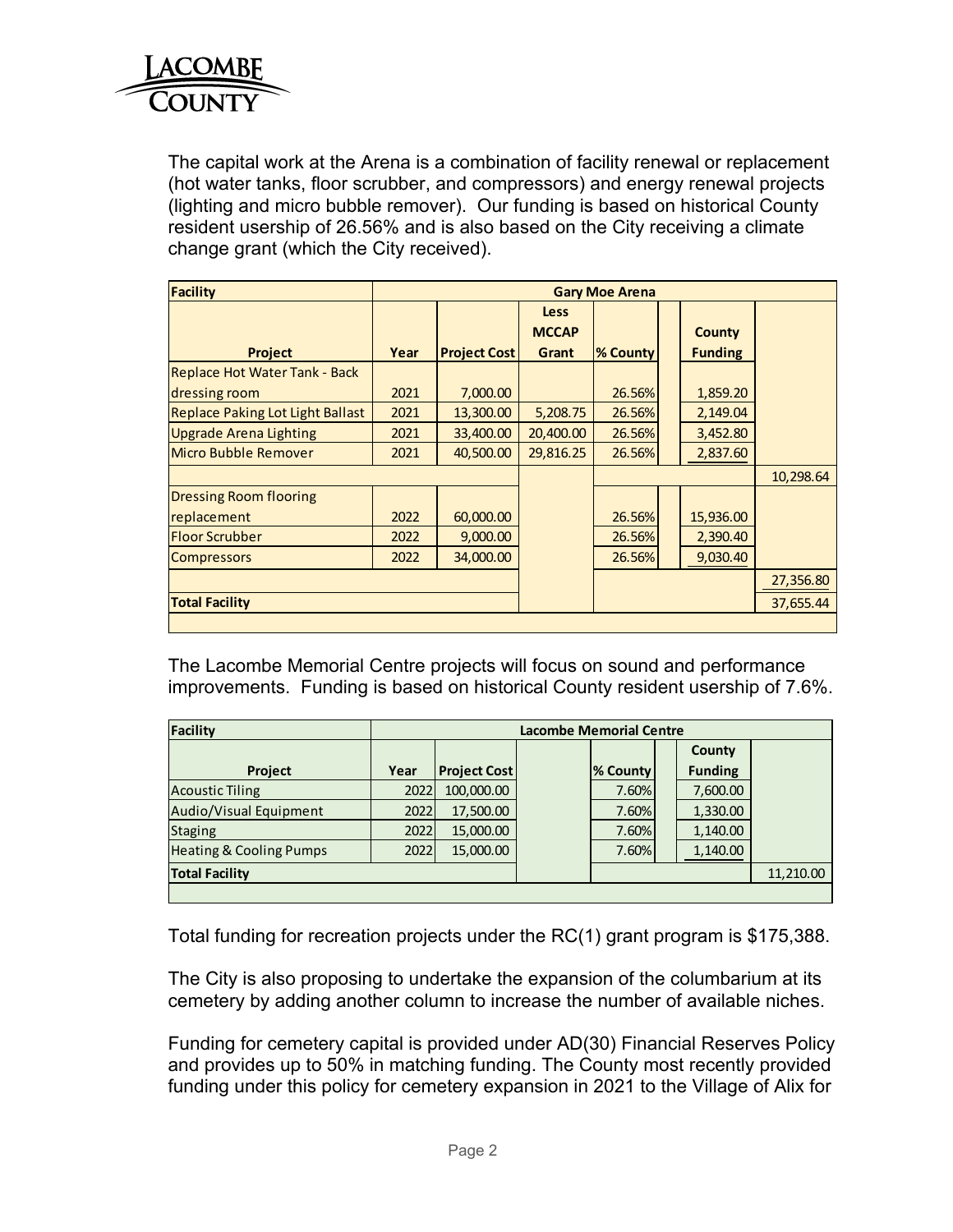

concrete ribbon construction. The County's contribution was \$10,000. The last time the County funded capital at the Lacombe Fairview Cemetery was in 2009.

Based on a 50% contribution, the County would contribute \$20,000.

The total funding request from the City is \$195,388.

#### **Alternatives**

- 1. Approve funding in the amount \$195,388. (Administration Recommendation)
- 2. Approve funding in an amount as determined by Council.

### **BUDGET IMPLICATIONS**

This request is not in the 2022 County operating budget. Should Council support this request funding would be provided through the County's Recreation Capital Assistance Reserve.

The current 2022 projected year end balance for the recreation capital reserve is \$3,134,087.

The Cemetery capital reserve balance is currently at \$360,220.

### **LEGISLATIVE RESPONSIBILITIES**

- 1. Lacombe County Policy RC(1) Capital Support of Recreation and Cultural Facilities.
- 2. Lacombe County Policy AD(30) Financial Reserves Policy.
- 3. Section 3 of the Municipal Government Act (MGA) states the purposes of a municipality are: 1) to provide good government, 2) to provide services, facilities, or other things that, in the opinion of council, are necessary or desirable for all or part of the municipality, and 3) to develop and maintain safe and viable communities.
- 4. Section 180(1) of the MGA states that Council may act only by resolution or bylaw.
- 5. Section 248(1)(a) of the MGA states that a municipality may only make an expenditure that is included in an operating budget, interim operating budget or capital budget unless otherwise authorized by Council.